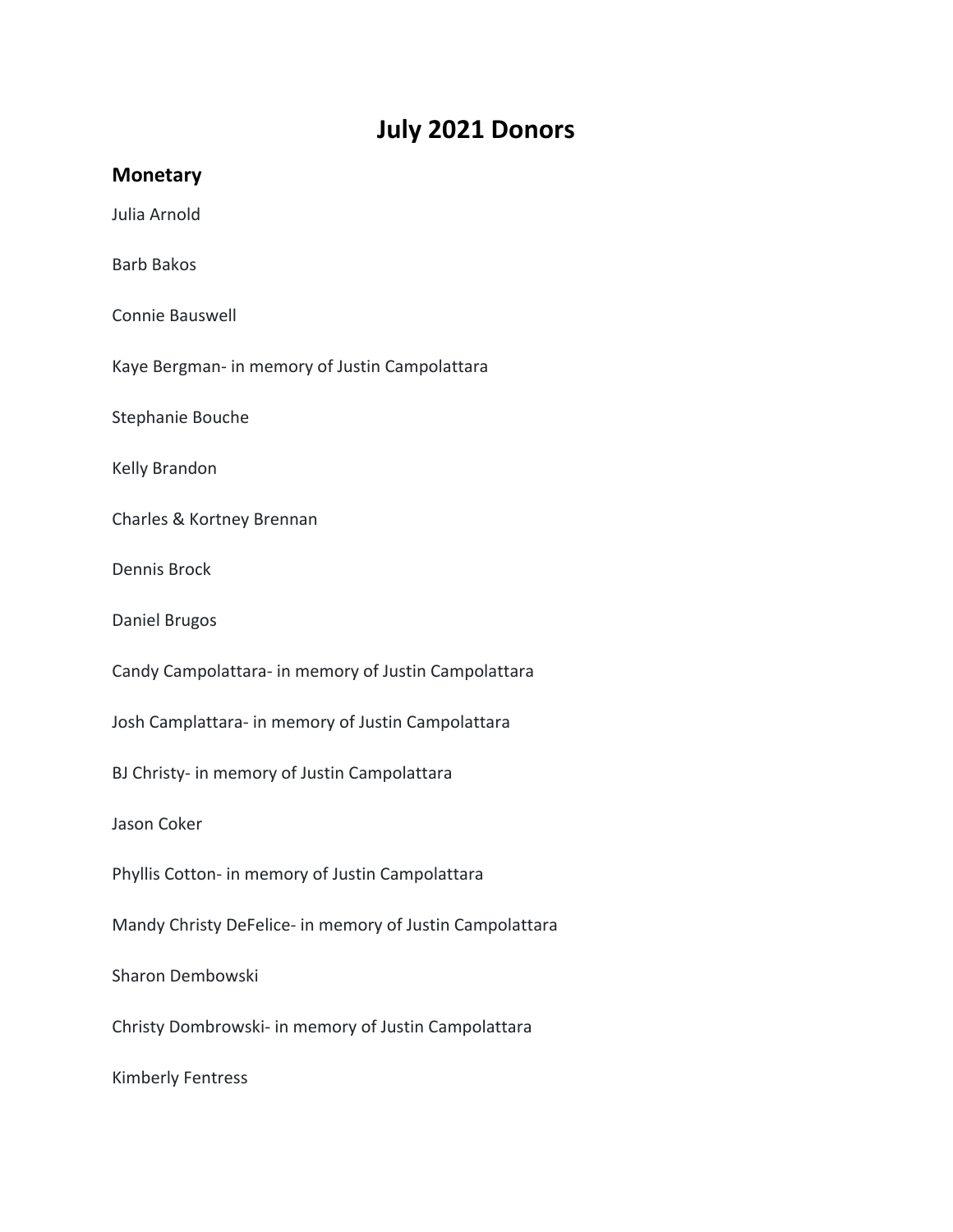Linda Fillippo Richard Finucane Joseph Foster Dennis & Rose Fox Helen Garcia- in memory of Justin Campolattara Joanne Gentile Brian Glover Sue Handlen Richard & Joellen Ireland Jackie's Quilts Steven & Carolyn Kamp Thomas Kay Paul Kohlhoff James Korienek Jillian Krisiak Allison Kroft Jerry & Diane Land Alyson Lloyd Douglas & Linda Marler James Mcquillan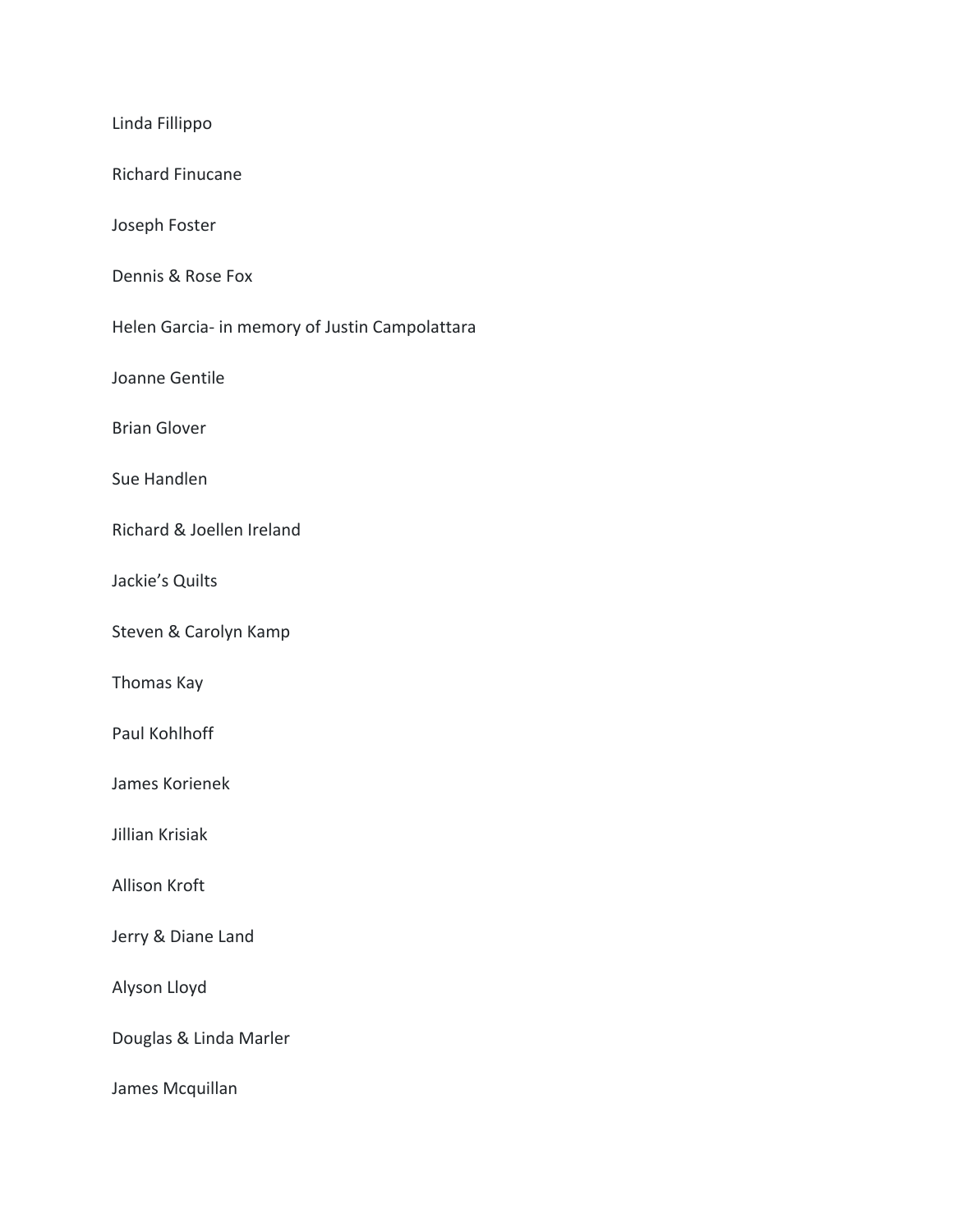Ruth Merkner Denise Miller Paula Mock Michael & Katie Moses- in memory of Justin Campolattara Jennifer Myers Frances Omeara Tracey Onohan Kelly Pallay Gulino Bill & Jean Parks- in memory of Justin Campolattara Brad Parks- in memory of Justin Campolatarra Elizabeth & Mansel Parks- in memory of Justin Campolatarra Tari & John Parks- in memory of Justin Campolattara Douglas & Cynthia Pierce Crystal Reaves Bonnie Redensek- in memory of Justin Campolattara Lisa Reick Douglas Rippe Laura Rivich- in honor of Nikki Frekot Daniel Roth Jackie Sabol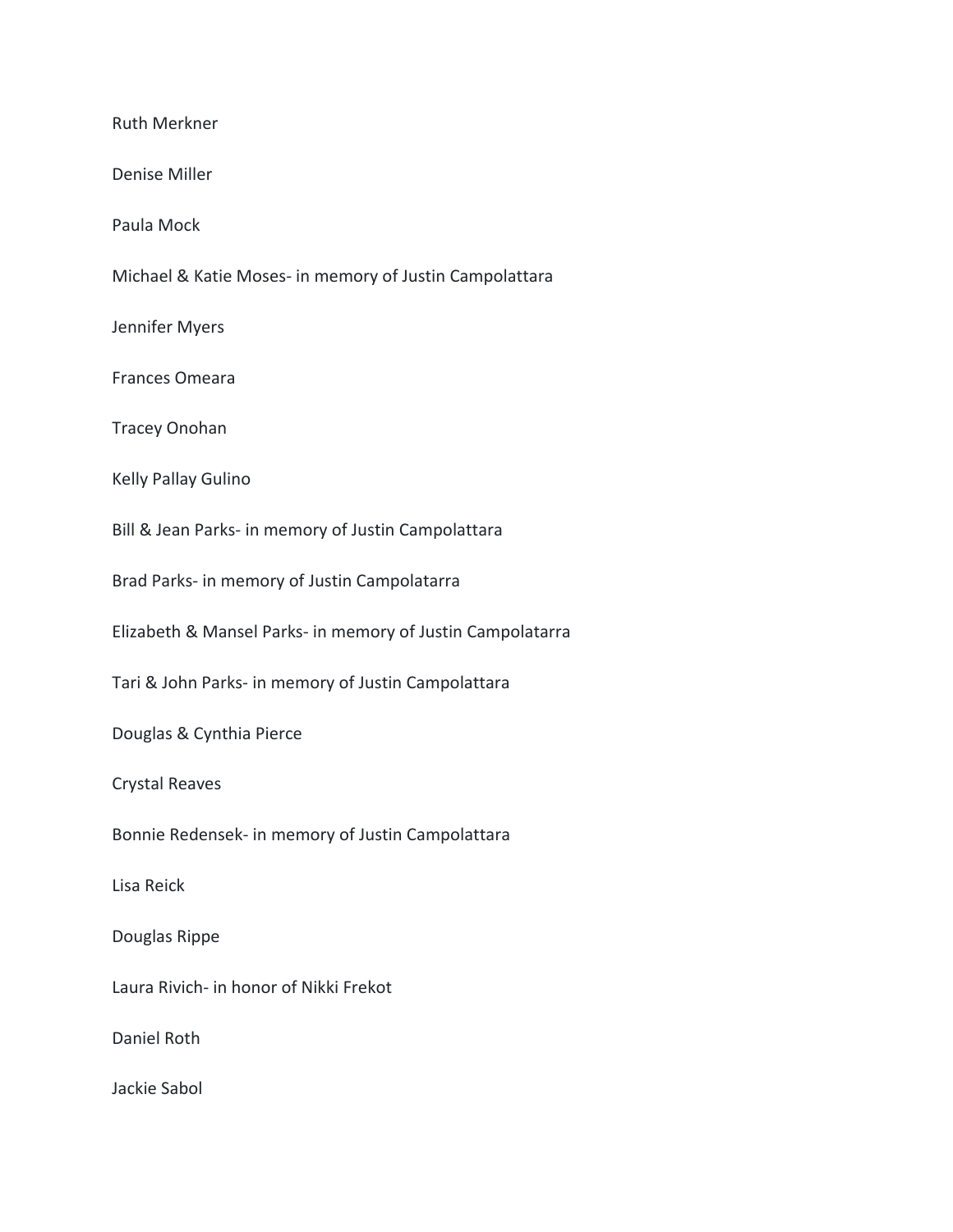| Joshua Schaner                                           |
|----------------------------------------------------------|
| Ann Seidl Gerteisen                                      |
| <b>Teresa Smith</b>                                      |
| Ken & Pam Snow                                           |
| Donnie & Brenda Stamps- in memory of Justin Campolattara |
| Rita Stanfield                                           |
| Keely Stone- in memory of Justin Campolattara            |
| <b>Gregory Taylor</b>                                    |
| <b>Kimberly Torres</b>                                   |
| <b>Esther Tugurian</b>                                   |
| Alex Vargas                                              |
| Vasana Health                                            |
| Ruthann Webb- in memory of Justin Campolattara           |
| <b>Cindy Weiss</b>                                       |
| Rachel Williams                                          |
| Colette Wilt                                             |
| Sabina Wojnarowicz                                       |
|                                                          |

## **In Kind**

Cindy Batchelor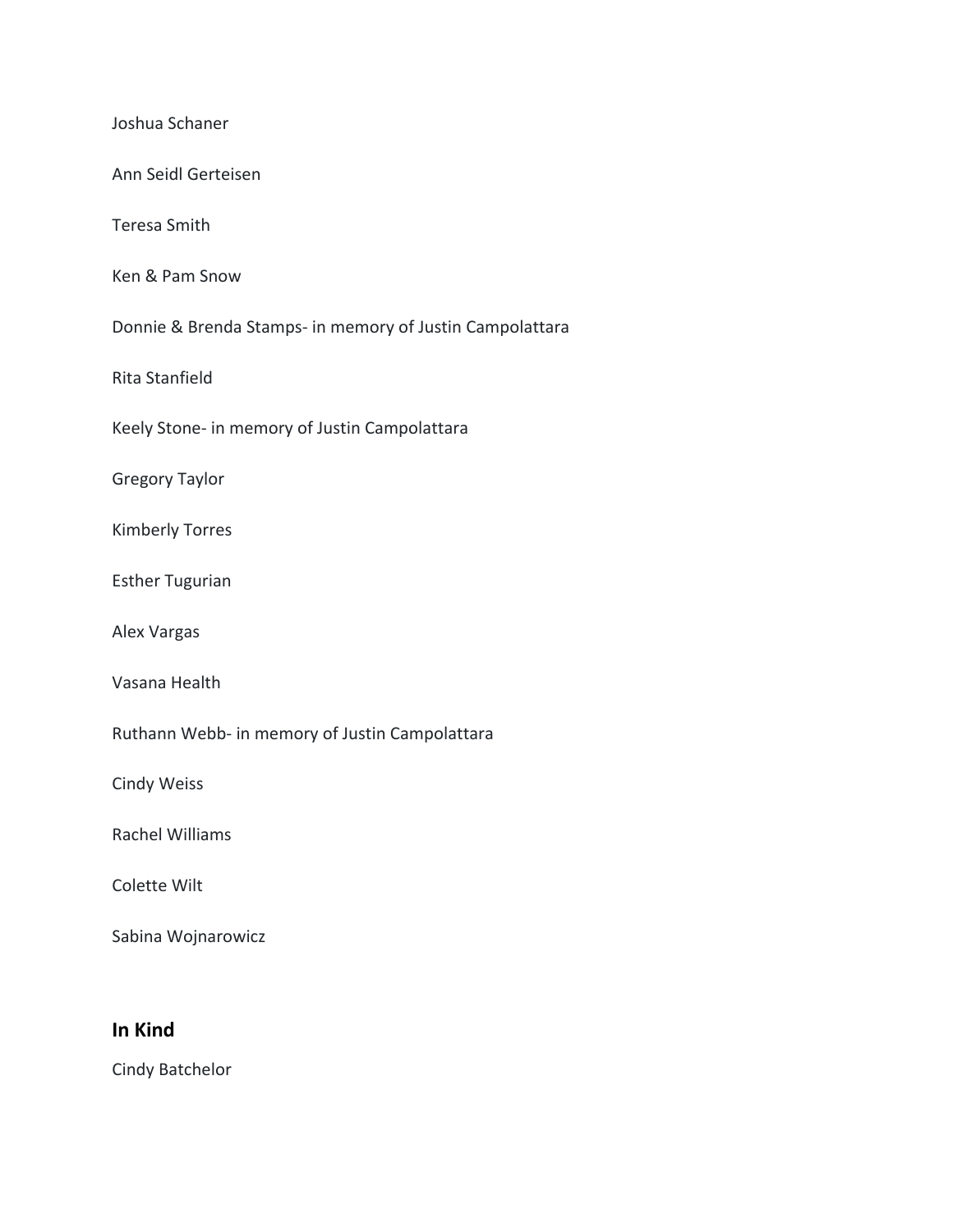Kiley Bunce Loren Chandler Bernadine Ciciora Jeremy Craft Kristi Dunlap Amanda Elston Franciscan WW Valpo- in memory of Robert J Zubay Cari Gallo Katherine Gappa Go With Bonta Lorrainne Hageman Lynn Heart Linda Helminski Perry & Andi Hollett Kim Holzer Gail Hudson Aaron Ingram Jennifer Jackowski Tim Jenkins Roxann Justus